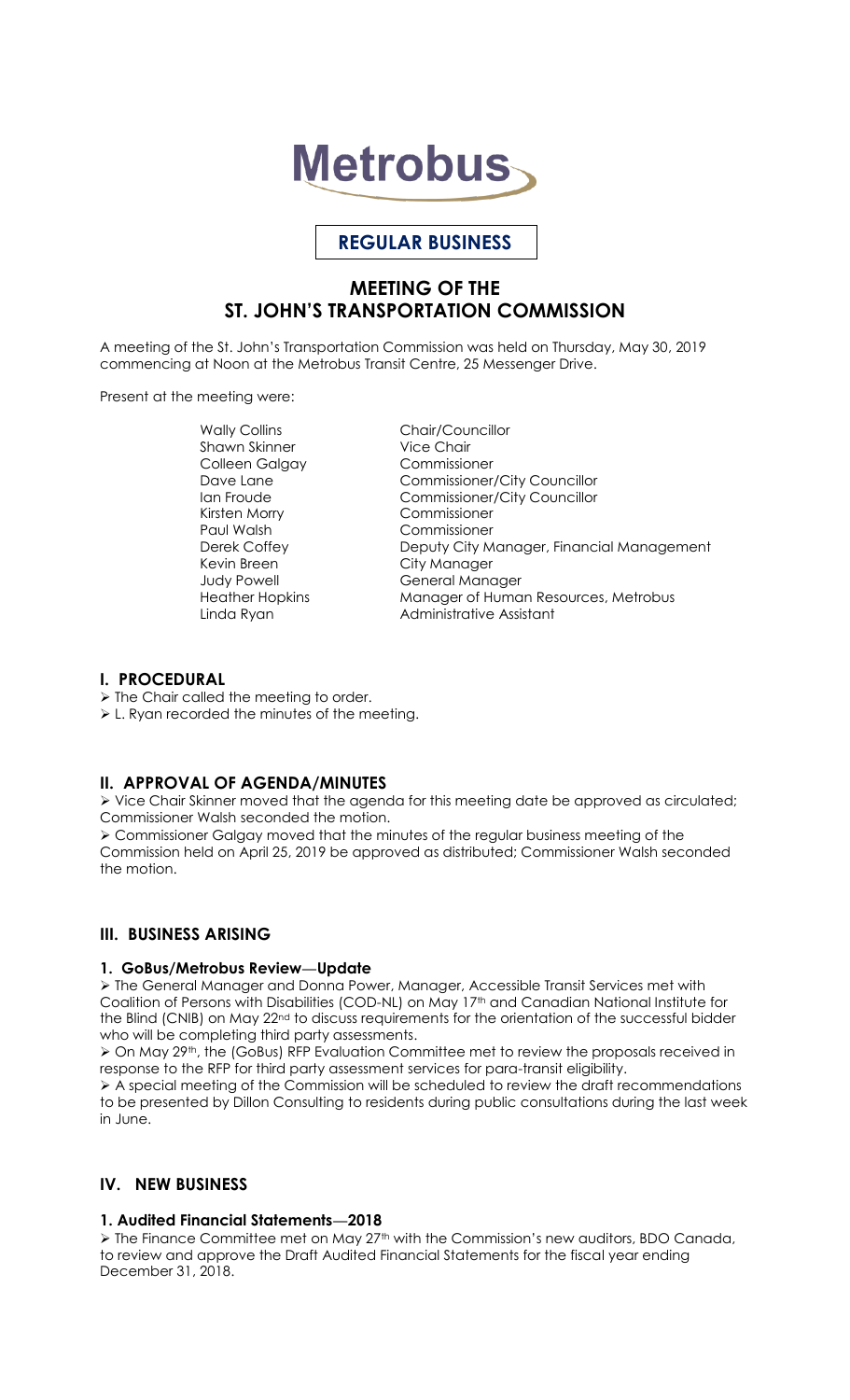

#### **1. Audited Financial Statements—2018** (Continued)

 Previous to the Finance Committee meeting, BDO Canada had provided some suggested changes to the financial statement notes for 2018. These have been incorporated and an overview of the final audited financial statements were presented by the Finance Manager for review and approval by the Commission.

 Vice Chair Skinner noted to members that during the Finance Committee meeting held previously with the Auditors, they had thanked J. Hussey, Manager of Finance, and his team for their excellent cooperation and commented that it was one of the cleanest and most cooperative audits they had experienced.

 $\triangleright$  The Finance Manager thanked the Commission for this acknowledgement and, in turn, credited Accountant D. Gulliver with much of the preparatory work and cleanliness of the audit.

**ACTION:** It was moved by Vice Chair Skinner and seconded by Commissioner Galgay that the audited financial statements as prepared by BDO Canada be approved for submission to the City of St. John's.

#### **2. Financial Statements—April, 2019**

 $\triangleright$  Financials for the period April 1–30, 2019 were tabled and discussed; the following item was noted:

 Commissioner Galgay inquired regarding a variance of \$23,000 in salaries for the Operations Department during April.

. It was noted that the variance is primarily due to a timing issue. Additionally, more employees used vacation time outside the normal vacation period and more overtime was needed than budgeted. This amount generally evens out over the year.

 Attempts are being made to improve evaluation and forecasting of this item for the next budget year.

## **3. Executive Summary—April, 2019 (Regular)**

 The Executive Summary for the period April 1, 2019 to April 30, 2019 was tabled and reviewed, and the following items were noted:

 The average price of diesel fuel was \$1.1236 per litre in April compared to the budgeted price of \$1.16.

 Ridership of 253,668 was up 8.3% from the same month in 2018 (234,164) and was 8.5% ahead of budget. This is the tenth consecutive month of 5+% increase in ridership.

 Vice Chair Skinner inquired when the updated Marketing Plan would be available to the Commission. The General Manager informed that the Marketing Committee had recently met and reviewed this item. Commissioner Froude opined that it was a strong discussion and that it is coming together quite well and moving in the right direction. The Marketing Plan will be presented to Commissioners for their information in the near future.

#### **4. Kiosk at St. John's Convention Centre**

 On May 3rd, the General Manager and Mark Chancey, Manager, Marketing & Information Services, met with representatives of St. John's Sports & Entertainment (SJSE) and Linda Bishop, Senior Solicitor with the City, to discuss installation of the fifth kiosk at the Convention Centre. SJSE brought forward new information regarding problems with the current bus shelter, particularly at night.

 $\triangleright$  After much consideration, it was decided that the existing shelter which is incorporated into the building be removed and a glass shelter re-installed onsite.

 $\triangleright$  As a result, a kiosk will not be installed at the Convention Centre at this time and a new location with fibre op capabilities will be found for the fifth kiosk.

 At this point, Commissioner Morry commented that the information screen at the University Centre is confusing and, therefore, unhelpful. She noted that she had asked M. Chancey, Manager of Marketing and Information Systems, to have it corrected or removed and was advised that it would be rectified within two (2) weeks and that was over a month ago. The General Manager explained that the schedule currently displayed is an advertisement introducing the service that is coming and the screen is expected to be live soon.